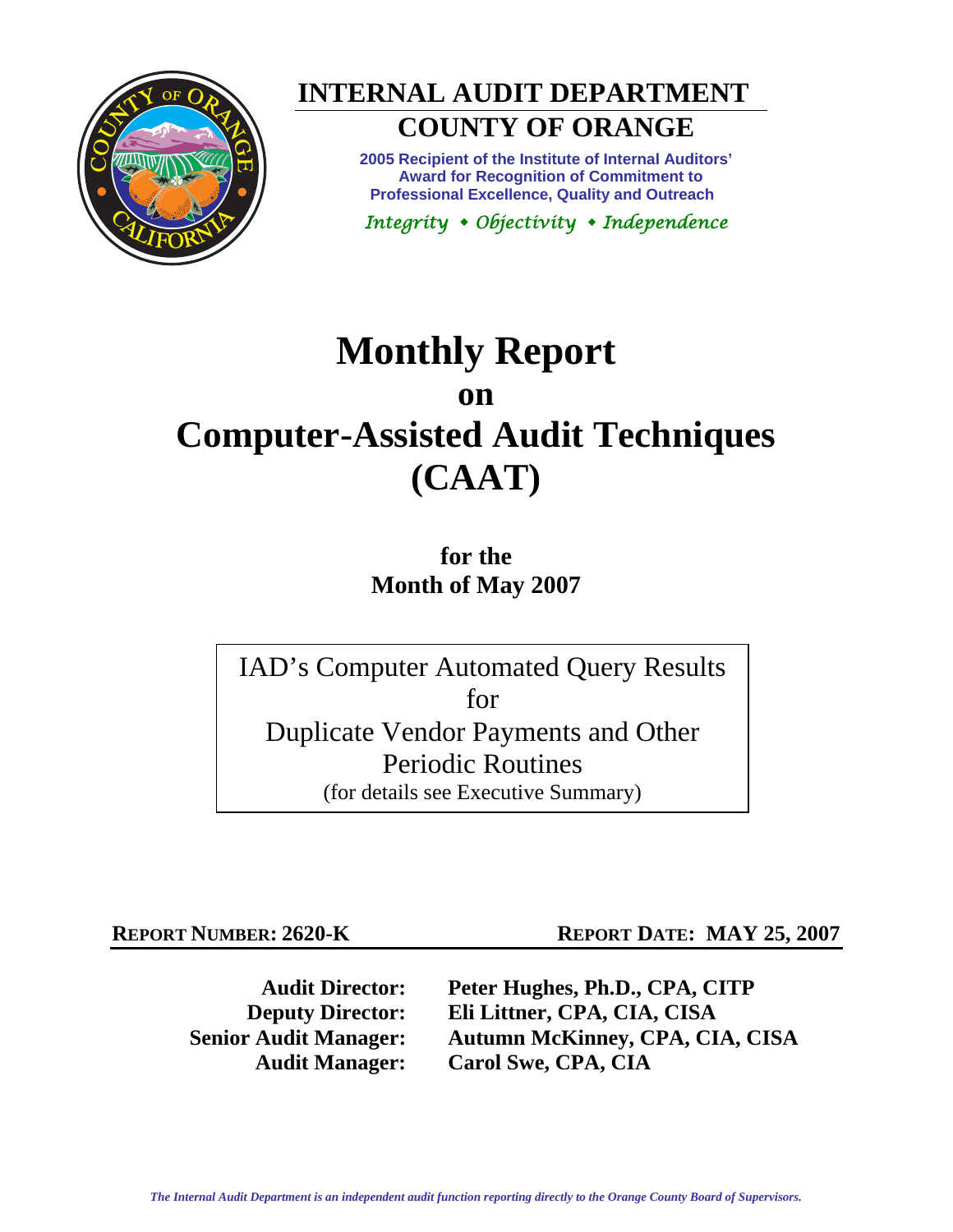# Monthly Report on<br>Computer-Assisted Audit Techniques  $(CAAT)$

# For the Month of May 2007

# **TABLE OF CONTENTS**

| 1.             |  |
|----------------|--|
|                |  |
|                |  |
| 2.             |  |
|                |  |
| 3.             |  |
|                |  |
| 4.             |  |
|                |  |
| 5 <sub>1</sub> |  |
|                |  |
|                |  |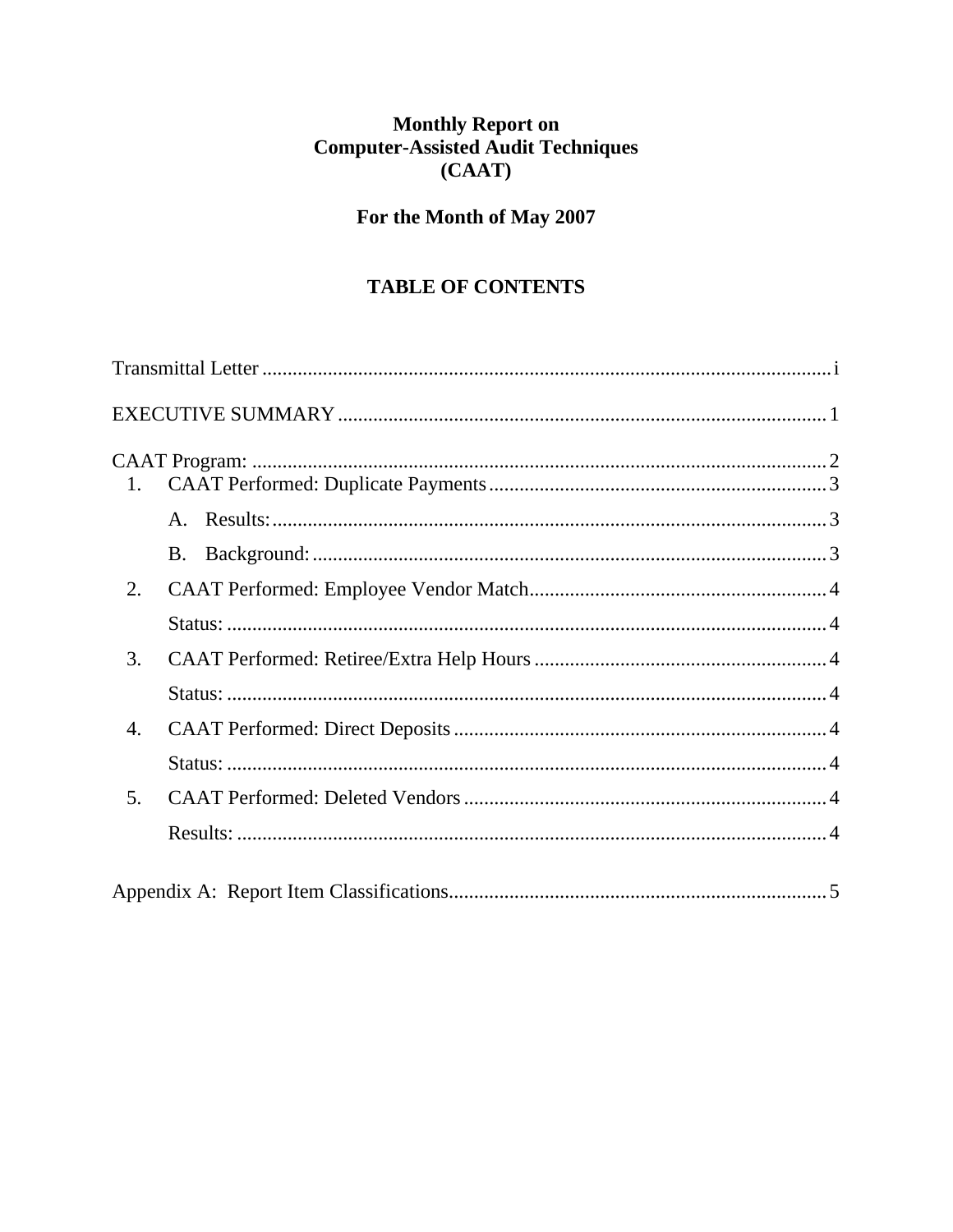<span id="page-2-0"></span>

# COUNTY OF ORANGE  **INTERNAL AUDIT DEPARTMENT**

 **2005 Recipient of the Institute of Internal Auditors' Award for Recognition of Commitment to Professional Excellence, Quality and Outreach** 

# *Integrity Objectivity Independence*

|                          |                        |                             |                             |                             | LIVIAL.      |
|--------------------------|------------------------|-----------------------------|-----------------------------|-----------------------------|--------------|
|                          | ELI LITTNER            | MICHAEL J. GOODWIN          | <b>ALAN MARCUM</b>          | <b>AUTUMN MCKINNEY</b>      | <b>WEBSI</b> |
| CPA, CIA, CFE, CFS, CISA |                        | CPA. CIA                    | MBA, CPA, CIA, CFE          | <b>CPA. CIA. CGFM</b>       |              |
|                          | <b>DEPUTY DIRECTOR</b> | <b>SENIOR AUDIT MANAGER</b> | <b>SENIOR AUDIT MANAGER</b> | <b>SENIOR AUDIT MANAGER</b> |              |

#### **Transmittal Letter**

#### **Office of the Director DR. PETER HUGHES** Ph.D., MBA, CPA, CIA, CFE, CITP

MAILING ADDRESS: 400 CIVIC CENTER DRIVE WEST BUILDING 12, ROOM 232 SANTA ANA, CALIFORNIA 92701

TELEPHONE: (714) 834-5475 FAX: (714) 834-2880 EMAIL: peter.hughes@ocgov.com ITE: www.ocgov.com/audit/

May 25, 2007

Report No. 2620-K

TO: David Sundstrom, Auditor-Controller Carl Crown, Interim Director, Human Resources Ronald C. Vienna, County Purchasing Agent, CEO/Purchasing

FROM: Peter Hughes, Ph.D., CPA, Director Internal Audit Department

SUBJECT: Monthly Report on Computer-Assisted Audit Techniques (CAAT)

We have completed the May 2007 report of the results of our Computer-Assisted Audit Techniques (CAAT). The final report is attached for your information.

Each month I submit an **Audit Status Report** to the Board of Supervisors (BOS) where I detail any material and significant audit issues released in reports during the prior month and the implementation status of audit recommendations as disclosed by our Follow-Up Audits. Accordingly, the results of this audit will be included in a future status report to the BOS.

As always, the Internal Audit Department is available to partner with you so that you can successfully implement or mitigate difficult audit issues. Please feel free to call me should you wish to discuss any aspect of our audit report.

We appreciate the courtesy and cooperation extended to us by the personnel of the Auditor-Controller's Office and the Human Resources Department. If we can be of further assistance, please contact me, Eli Littner, Deputy Director at (714) 834-5899, or Autumn McKinney, Senior Audit Manager at (714) 834-6106.

**Attachments**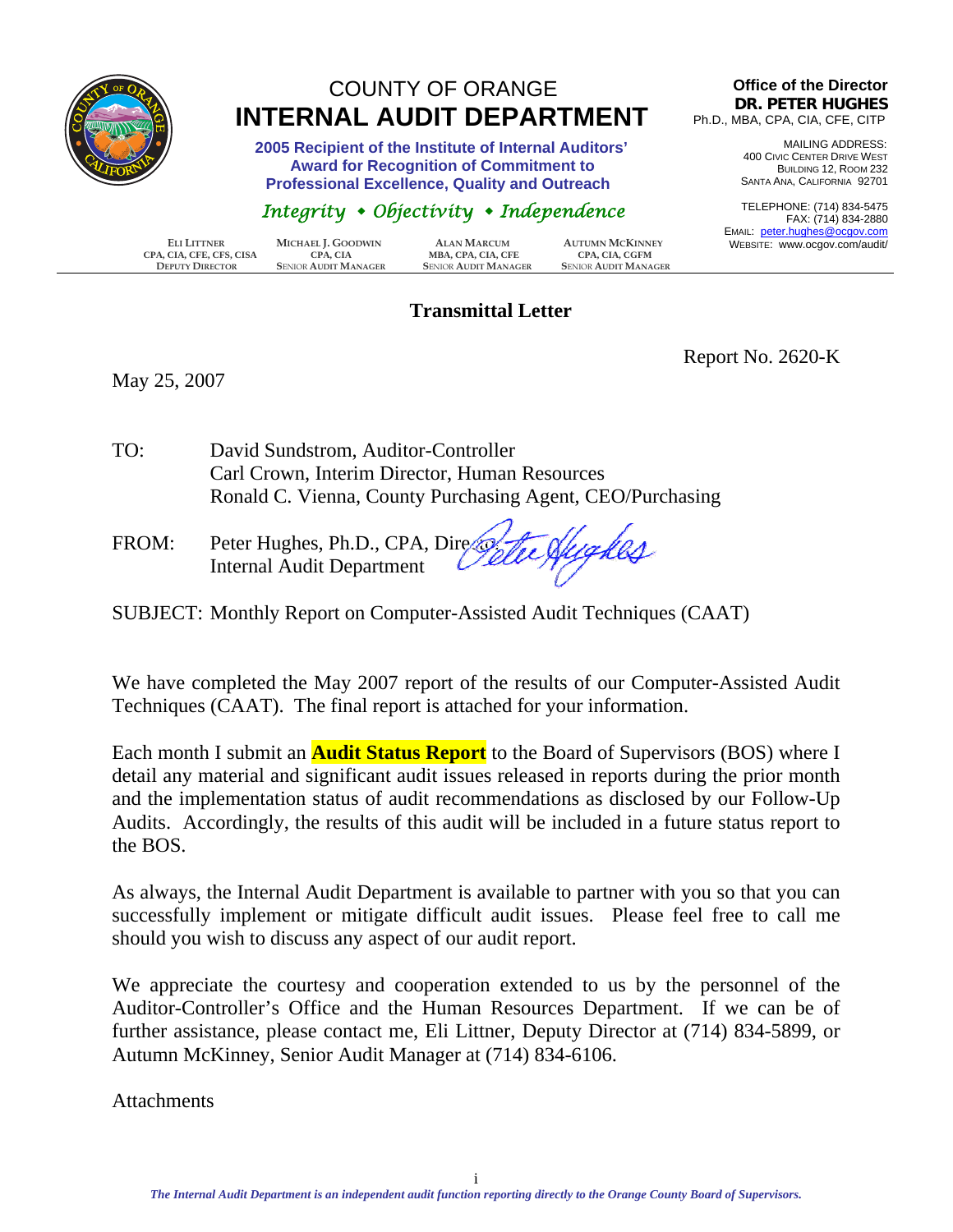*David Sundstrom, Auditor-Controller Carl Crown, Interim Director, Human Resources Ronald C. Vienna, County Purchasing Agent, CEO/Purchasing May 25, 2007 Page ii* 

Other recipients of this report: Members, Board of Supervisors Members, Audit Oversight Committee Thomas G. Mauk, County Executive Officer Robert Leblow, Senior Manager, Auditor-Controller/Claims & Disbursing Section Bill Malohn, A-C/Information Technology/CAPS G/L System Support Kathy Tahilramani, Assistant Director, Human Resources Rosie Santiesteban, HR Programs, Human Resources Foreperson, Grand Jury Darlene J. Bloom, Clerk of the Board of Supervisors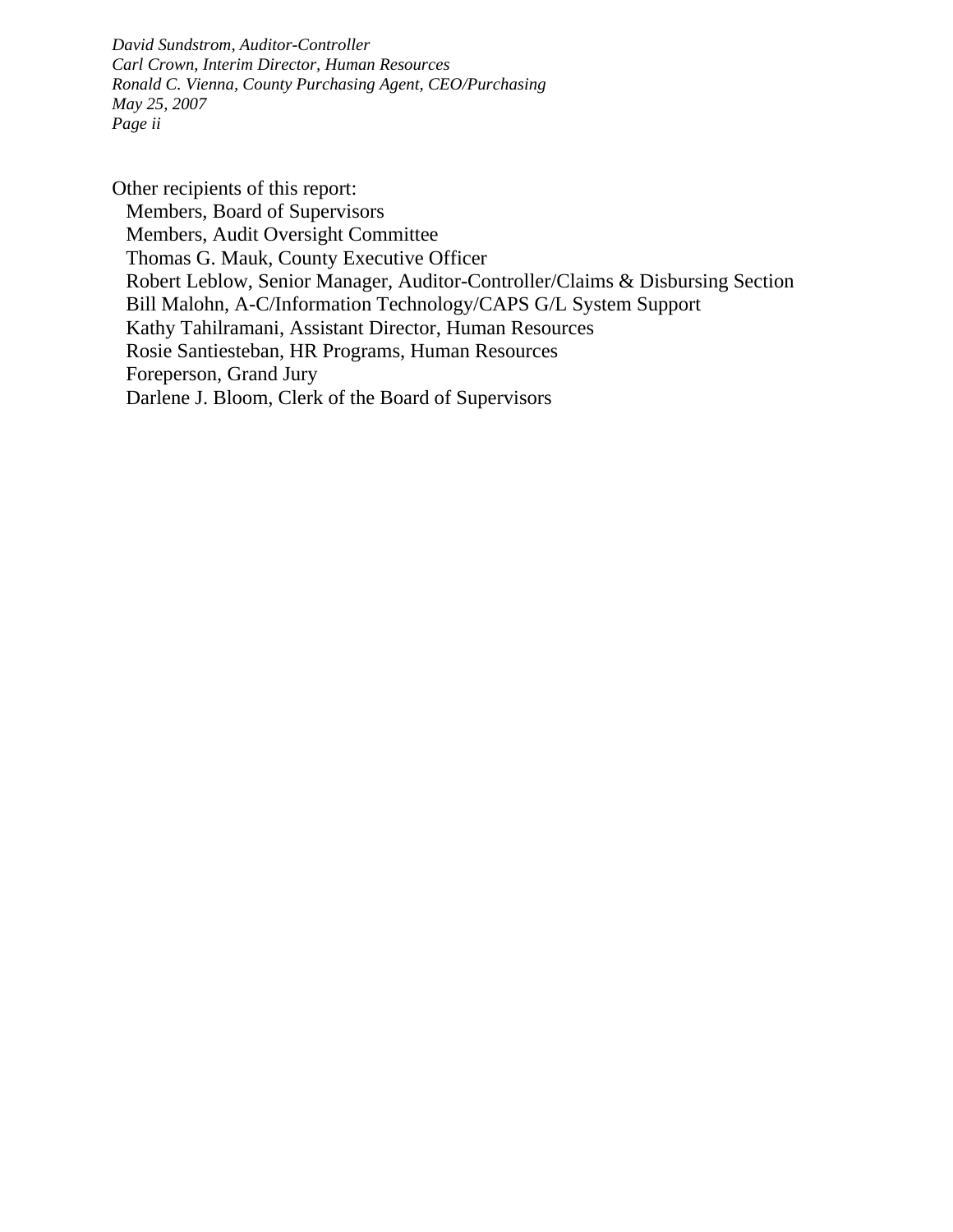## **EXECUTIVE SUMMARY**

#### <span id="page-4-0"></span>**Description of CAAT Program:**

The CAAT Routines (Computer Assisted Audit Techniques) are automated queries applied to large amounts of electronic data searching for specified characteristics. Resulting exceptions or findings are forwarded to the appropriate department for validation and/or resolution. Depending on the department's review, the exceptions may or may not be a finding. Often there is additional data needed to validate the exception that is only known at the department level. These CAAT routines are not an audit because we have not audited the underlying business processes or internal controls.

#### **Results (for the Month of May 2007):**

No material weaknesses or significant issues identified. See Appendix A for a description of report item classifications.

#### **Control Findings:**

• Duplicate Payments to Vendors:

We identified **10** duplicate payments made to vendors, totaling **\$10,373 or .002% of the \$549 million** of vendor invoices processed during April 2007. Our prior research has indicated that the duplicate payments are typically caused by a compounded human clerical error.

We have communicated the duplicate payments to the Auditor-Controller. The Auditor-Controller is currently investigating all duplicate payments and is pursuing collection. Currently, the Auditor-Controller has a recovery rate of about **87%** on these duplicate payments that we have brought to their attention since the inception of the CAAT routines.

• Deleted Vendors: No findings.

#### **Value-Added Information:**

Based on the to-date recoveries of \$580,904 from the duplicate vendor payment routine, these computer assisted routines have paid for themselves and are returning monies to the County that would otherwise be lost.

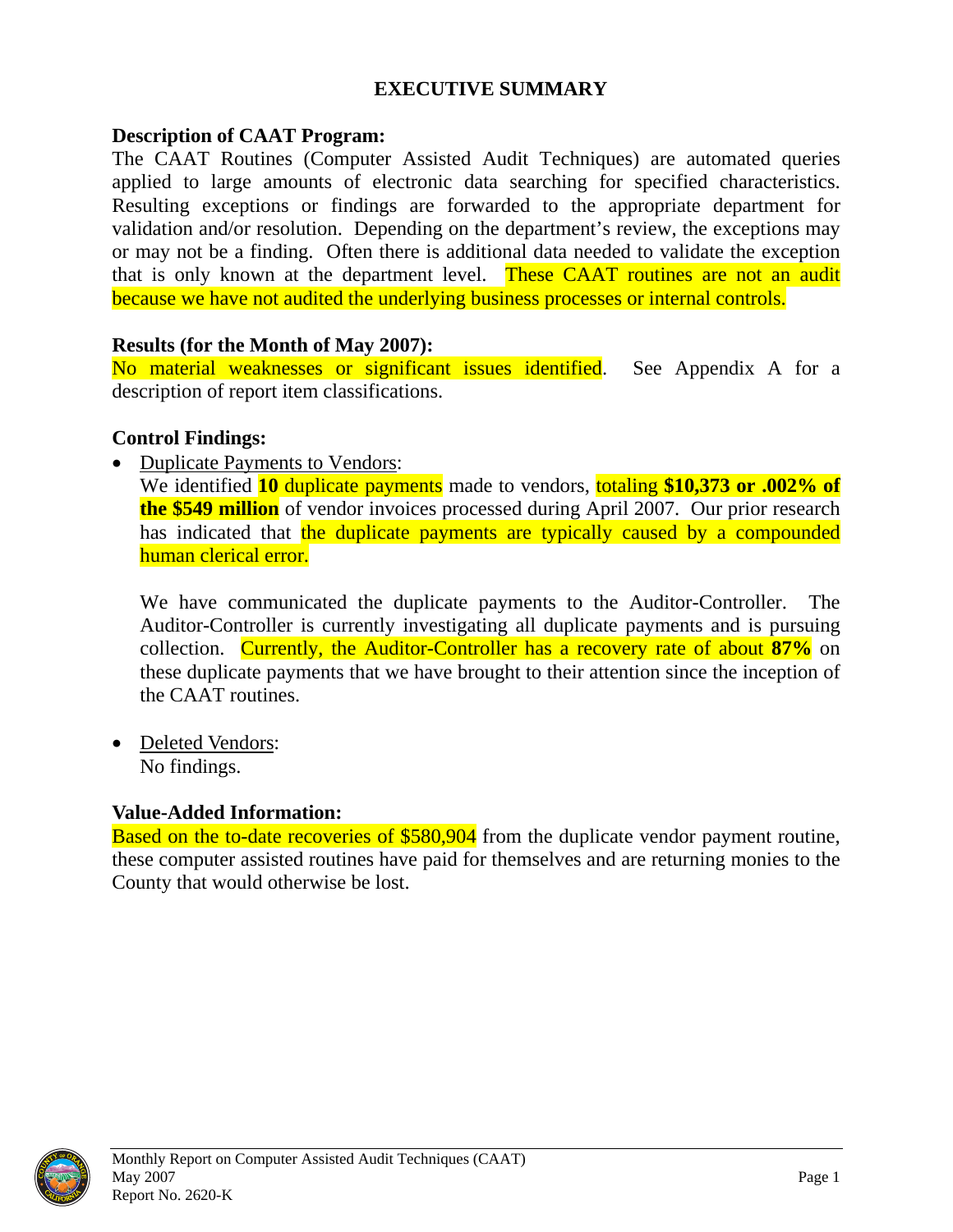## **MONTHLY CAAT REPORT**

#### <span id="page-5-0"></span>**CAAT Program:**

This report details the monthly activity from the Computer-Assisted Auditing Techniques (known by the acronym CAAT). We use a proprietary, best practices and industry recognized software product to help us in this process. We are keeping the details of our process and the vulnerabilities identified to a general discussion because of the risks associated with disclosing specific details of our financial and accounting processes.

The CAATs are automated queries applied to large amounts of electronic data searching for specified characteristics. The CAATs differ from our traditional audits in that the CAATs can query 100% of a data universe whereas the traditional audits typically test but a sample of transactions from the population.

For example, each month we download the monthly disbursement activity from the County's data warehouse into a cumulative vendor payment database that we have created. Then, we query 100% of the database looking for payments with the same invoice number and the same amount. We then subject the resulting matches to further review and analysis (such as obtaining and reviewing copies of the paid invoices) to determine if a duplicate payment was made. We then forward resulting findings to the Auditor-Controller for validation and recovery.

We also work with the departments to identify internal control enhancements with the purpose of preventing future occurrences of the type of findings identified by the CAATs.

We currently perform five CAAT routines described below utilizing selected payroll and vendor data. Depending on the nature of the CAAT, we perform them monthly, annually, or periodically as needed.

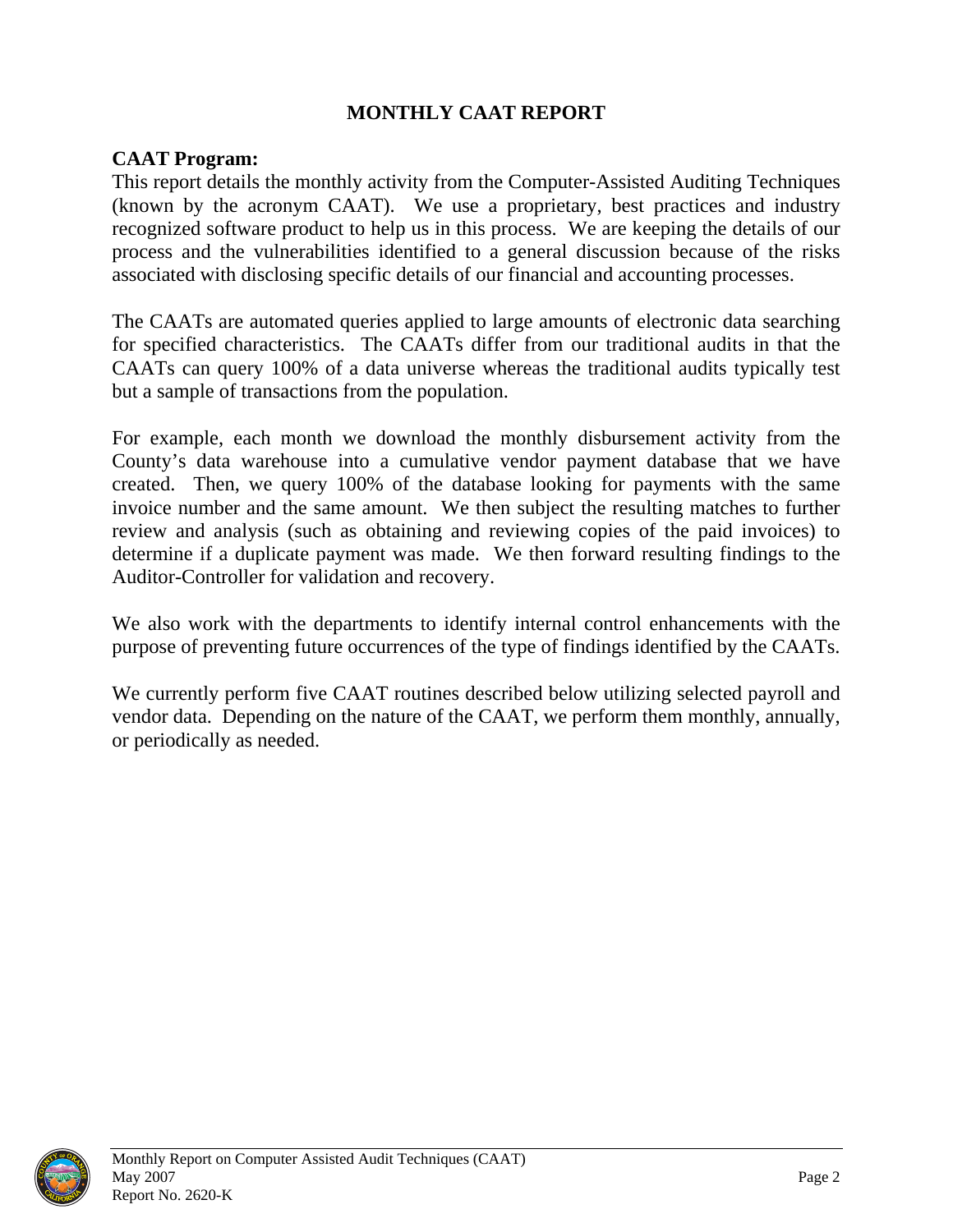# <span id="page-6-0"></span>**1. CAAT Performed: Duplicate Payments**

We used a CAAT routine to identify potential duplicate payments made to vendors during April 2007.

# **A. Results:**

We identified ten (10) duplicate payments totaling \$10,373 or .002\% of the \$549 million of vendor invoices processed during April 2007. We have communicated the duplicate payments to the Auditor-Controller. The Auditor-Controller is currently investigating all duplicate payments and is pursuing collection. Currently, the Auditor-Controller has a recovery rate of about **87%** on these duplicate payments that we have brought to their attention since the inception of the CAAT routines.

| <b>CAAT Report</b> | Total           |           | <b>Not Duplicates</b> |                     | <b>Recovered</b> |           | In Process     |                 |
|--------------------|-----------------|-----------|-----------------------|---------------------|------------------|-----------|----------------|-----------------|
|                    | #'s             | s's       | $#$ 's                | $s$ 's              | #'s              | $s$ 's    | #'s            | $s$ 's          |
| 2002               | 103             | \$99,981  | 19                    | \$10,334            | 79               | \$87,188  | 5              | \$2,459         |
| 2003               | 50              | \$33,307  |                       | \$10,175            | $\overline{37}$  | \$20,556  | $\overline{6}$ | \$2,576         |
| 2004               | 33              | \$105,778 |                       | \$2,990             | 24               | \$101,459 | $\overline{2}$ | \$1,329         |
| 2005               | 67              | \$80,163  | $\overline{2}$        | \$668               | 59               | \$40,786  | 6              | \$38,709        |
| January 2006       | ω               | \$828     |                       | $\sqrt{$144}$       |                  | 3534      | 1              | \$150           |
| February 2006      | 4               | \$1,011   |                       | \$329               | ω                | \$682     | 0              | $\sqrt[6]{3}$   |
| March 2006         | 15              | \$12,808  |                       | \$147               | 9                | \$9,494   | 5              | \$3,167         |
| April 2006         | $\overline{2}$  | \$3,216   |                       | $\overline{$3,069}$ | 0                | 80        |                | \$147           |
| <b>May 2006</b>    | 1               | \$7,680   | 0                     | \$0                 | 1                | \$7,680   | 0              | \$0             |
| <b>June 2006</b>   | 8               | \$4,995   | 2                     | \$1,173             | 3                | \$1,534   | 3              | \$2,288         |
| <b>July 2006</b>   | 5               | \$31,859  | 2                     | \$1,173             | 3                | \$30,686  | 0              | \$0             |
| August 2006        | 19              | \$4,937   | 2                     | \$628               | 17               | \$4,309   | 0              | $\overline{50}$ |
| September 2006     | 2               | \$20,028  | 0                     | \$0                 | 2                | \$20,028  | 0              | $\overline{60}$ |
| October 2006       | 8               | \$7,043   |                       | \$937               | 3                | \$2,672   | 4              | \$3,434         |
| November 2006      | 1               | \$142     | 0                     | \$0                 | $\overline{0}$   | \$0       | 1              | \$142           |
| December 2006      | 7               | \$252,462 | $\overline{2}$        | \$23,365            | 5 <sup>1</sup>   | \$229,097 | 0              | \$0             |
| January 2007       | $\overline{22}$ | \$14,514  | 0                     | \$0                 | 17               | \$13,197  | 5              | \$1,317         |
| February 2007      | 18              | \$19,993  | 1                     | \$1,400             | 8                | \$10,819  | 9              | \$7,774         |
| March 2007         | 5               | \$25,159  | 0                     | $\overline{50}$     | $\overline{2}$   | \$27      | ω              | \$25,132        |
| April 2007         | 4               | \$406     | 0                     | $\sqrt[6]{3}$       | 1                | \$156     | 3              | \$250           |
| May 2007           | $\overline{10}$ | \$10,373  | 0                     | $\overline{30}$     | 0                | \$0       | 10             | \$10,373        |
| <b>TOTAL</b>       | 387             | \$736,683 | 49                    | \$56,532            | 274              | \$580,904 | 64             | \$99,247        |

The table below summarizes the duplicate payment activity to date:

# **B. Background:**

This CAAT routine concentrates on a sub-set of vendor invoices paid by the County that possess certain common attributes. The sub-set excludes one-time payments (such as election worker pay, jury duty pay, etc.) as well as recurring payments (periodic payments to the same payee for the same amount such as welfare, family support, etc.).

During the month of May 2007, 18,952 invoices for \$548,692,845 were added to this data sub-set representing April 2007 transactions. Currently, the data sub-set

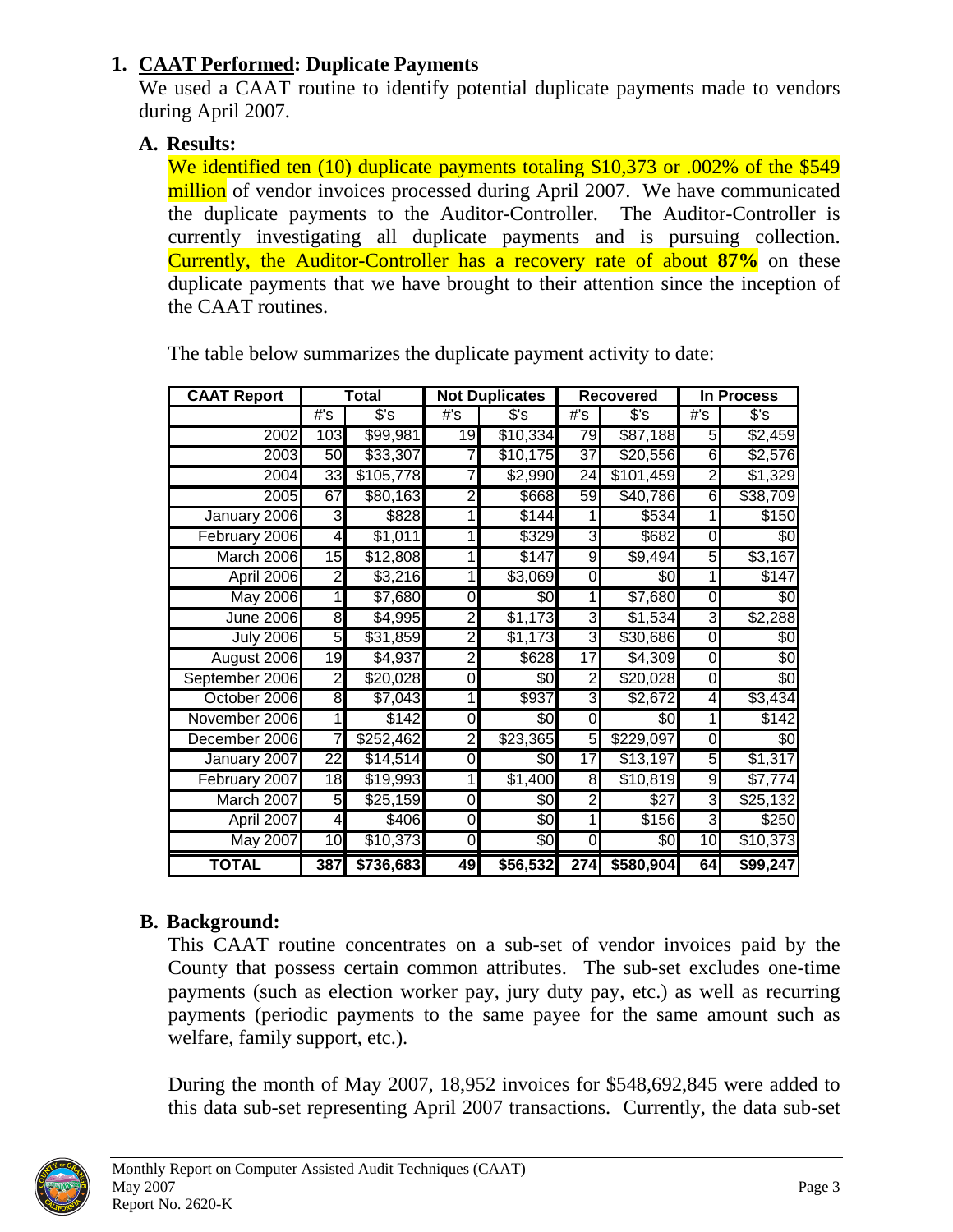<span id="page-7-0"></span>includes 918,311 invoices totaling \$10,164,426,760. The total data file from which the sub-set is derived includes 3,807,766 records totaling \$17,394,507,150.

Our prior research has indicated that the duplicate payments are typically caused by a compounded human clerical error.

# **2. CAAT Performed: Employee Vendor Match**

We used a CAAT routine to identify employees that share a similar address as a vendor. This may identify employees buying goods or issuing contracts to themselves or a related vendor

## **Status:**

This routine is performed periodically as necessary. There is no current work in progress for this item.

# **3. CAAT Performed: Retiree/Extra Help Hours**

We used a CAAT routine to identify retirees working as extra help in excess of contracted or mandated limits. Our criteria was 960 hours (maximum allowed for regular retirees) or 720 hours (maximum for early retirees) during the fiscal year (FY).

# **Status:**

This routine is performed annually. There is no current work in progress for FY 06- 07.

# **4. CAAT Performed: Direct Deposits**

We used a CAAT routine to review for multiple employee paychecks directly deposited to the same bank account. This may identify employees paid twice in the same pay period or fictitious employees.

# **Status:**

We are rewriting the CAAT routine to accommodate the new data format. We hope to have the routine functioning soon.

# **5. CAAT Performed: Deleted Vendors**

We used a CAAT to identify Vendors that have been deleted or removed from the Vendor Master List. For deleted vendors, we verify that there has been no recent activity for that vendor.

# **Results:**

This CAAT was applied in April 2007 with no significant findings.

# Attachments:

Provided to the Auditor-Controller: dated 5/23/07 – A/C-Claims & Disbursing Section.